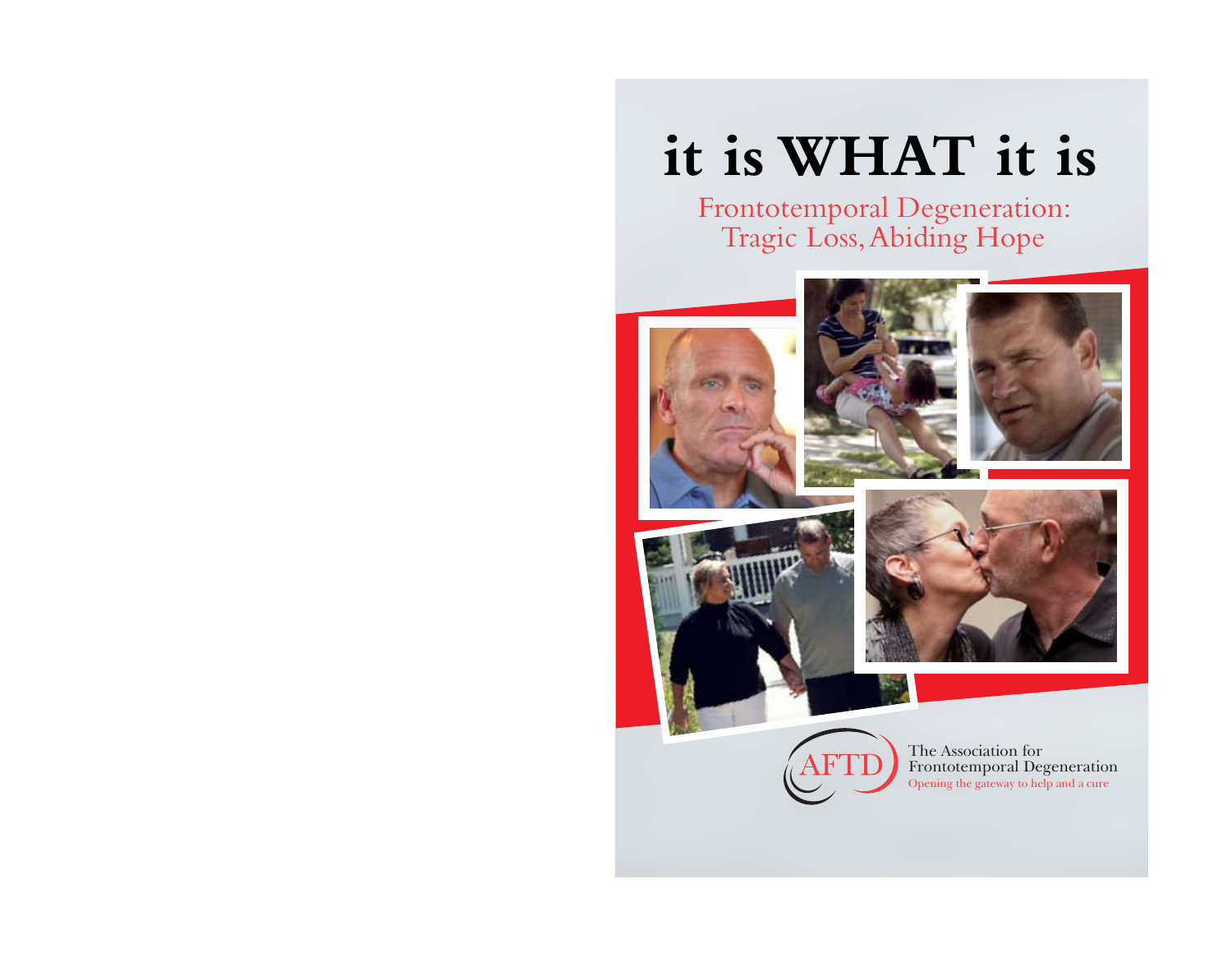# **it is WHAT it is**

**Frontotemporal Degeneration: Tragic Loss, Abiding Hope**



Frontotemporal degeneration (FTD) attacks and ultimately destroys the parts of the brain that control language, behavior and personality - the very qualities that make us who we are.

Unlike Alzheimer's disease which primarily affects memory, FTD results in withdrawal

from loved ones through losses of empathy, language, the ability to inhibit behavior, and the ability to consider the needs of others.

At this time, there are no medical treatments and no cures for this devastating group of diseases. But there are many reasons for hope.

Increased awareness is critical. Early diagnosis, improved access

to education, services and supports, and finding a cure all depend



on better awareness of FTD.

**It Is What It Is** introduces viewers to the impact of FTD and challenges them to help change the future for everyone affected by these diseases.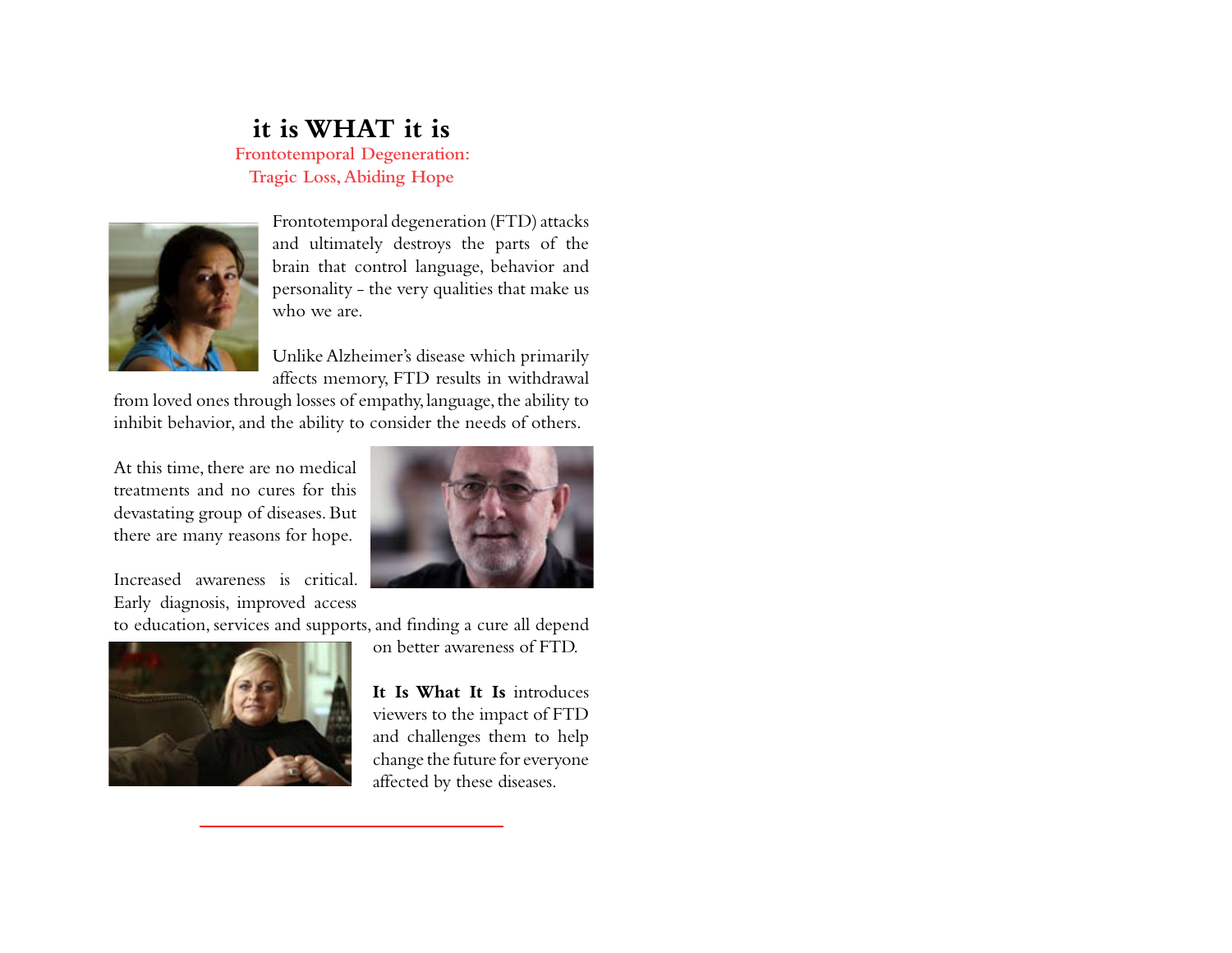# **What is Frontotemporal Degeneration?**

Frontotemporal degeneration (FTD) is a disease process that affects



the frontal and temporal lobes of the brain. It causes a group of brain disorders that are characterized by changes in behavior and personality, language and/or motor skills, and an inevitable deterioration in a person's ability to function.

*Terminology about these diseases is evolving. The terms "frontotemporal dementias," "frontotemporal lobar degeneration"and "Pick's disease" are also used to describe this group of disorders. While confusing, the changing language reflects the rapid pace of scientific discovery.* 

#### **FTD at a Glance**

- The average age of onset is 56 years (range 20's-80's).
- Up to 50 percent of people diagnosed are younger than 65; many are at the height of their professional careers and still have children at home.
- Life expectancy averages 8 years from the start of symptoms, but ranges from 2-18 years.
- FTD accounts for 10-20 percent of all dementias and is nearly as common as Alzheimer's disease in people under 65.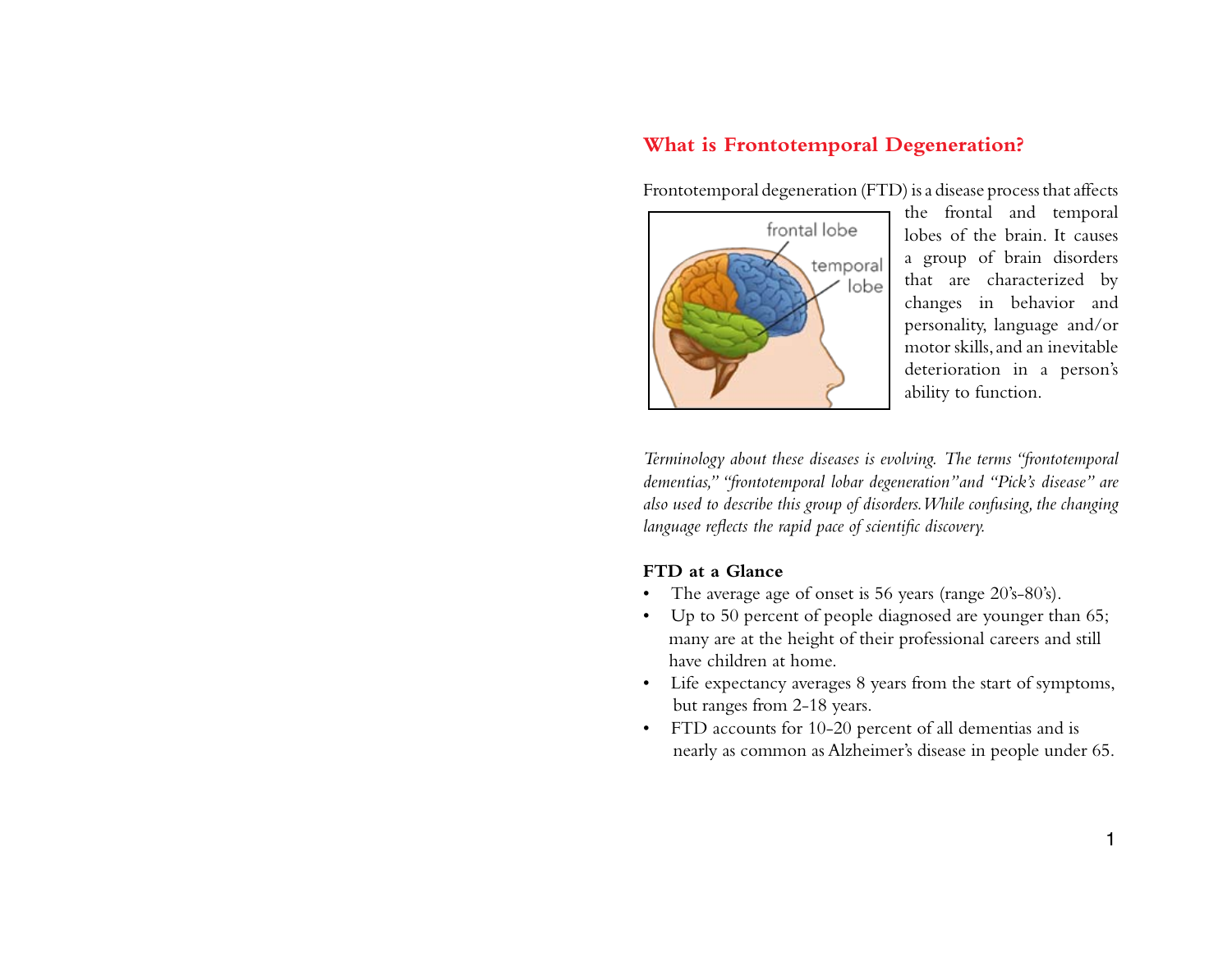- Clinical diagnoses include: primary progressive aphasia (PPA), behavioral variant FTD (bvFTD), progressive supranuclear palsy (PSP), and corticobasal syndrome (CBS).
- It is difficult to know with certainty the number of people affected. Most reliable estimates indicate approximately 50,000-60,000 people in the U.S. have an FTD disorder.
- Whereas 50 percent of cases have some family history of similar disorders, researchers have only identified definite genetic mutations in a smaller group, 10 percent of all cases.
- Men and women are affected equally.
- An early age of diagnosis and specific features of the disease can contribute to a greater burden on caregivers than Alzheimer's disease

#### **Getting a Diagnosis**



Obtaining a diagnosis is often difficult because symptoms start slowly and can resemble several other neurological and psychiatric disorders. Bipolar disorder, depression or Parkinson's disease, are common misdiagnoses.

At this time there is no blood test or other single test that can confirm a diagnosis of FTD. Diagnosis requires a comprehensive clinical evaluation including medical, neurological, and neuropsychological tests and brain imaging such as MRI or PET scans.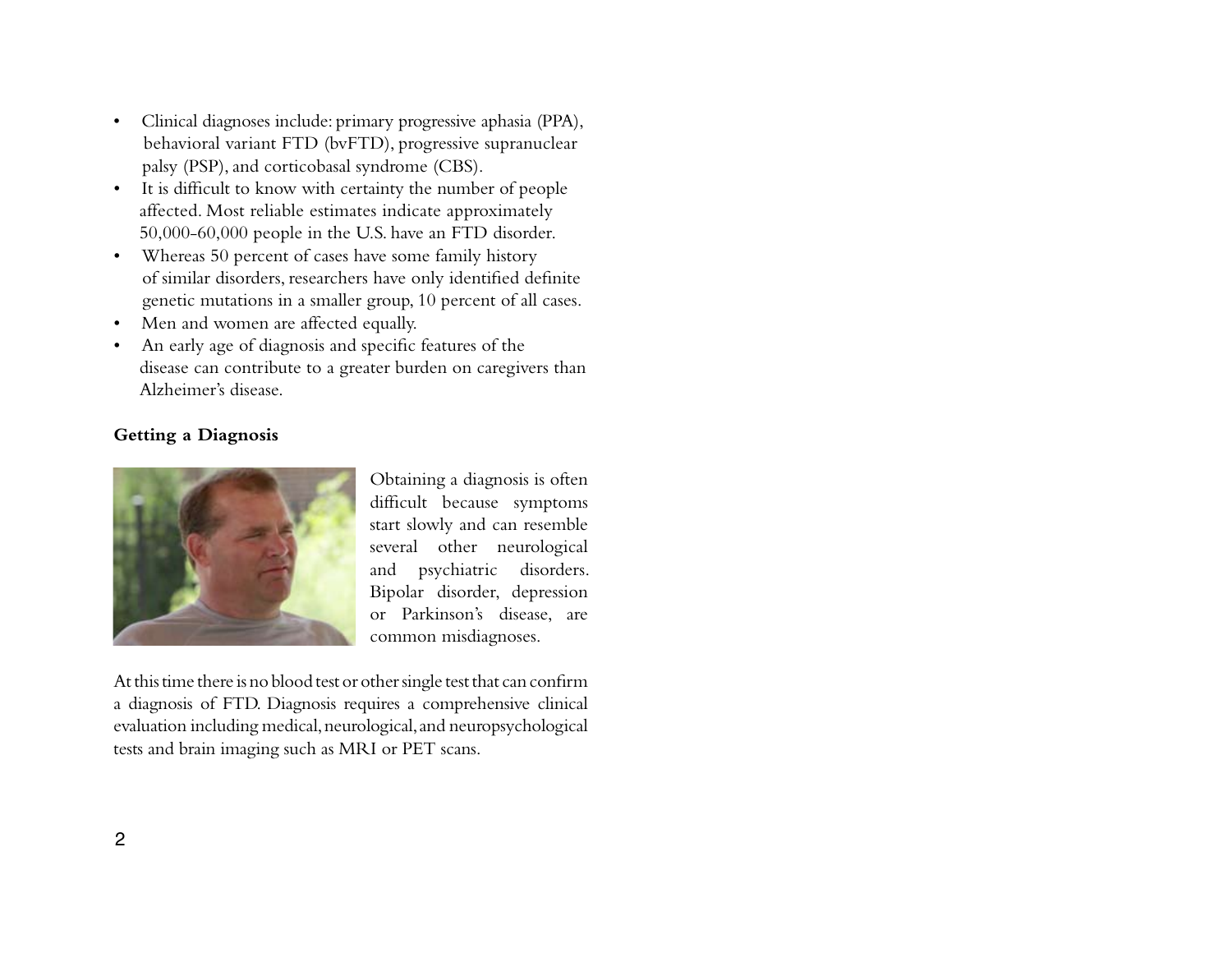An experienced clinician can often make a diagnosis with confidence, but some patients see several doctors before FTD is recognized. Frontotemporal degeneration can be diagnosed definitively only upon examination of the brain tissue at autopsy.



#### **Clinical Presentations and Symptoms**

Frontotemporal disorders are identified by the symptoms that appear first and most prominently. As the disease progresses, more of the brain becomes involved, affecting additional areas of functioning.

#### *Language Symptoms*

People may develop problems with language, including the ability to speak fluently, understand language, read, and write. This is known as primary progressive aphasia (PPA) and there are several forms. Some people become hesitant in their speech and begin to talk less, but appear to retain the meaning of words longer. For other people, the ability to understand words and recognize objects deteriorates but they are still able to speak fluently.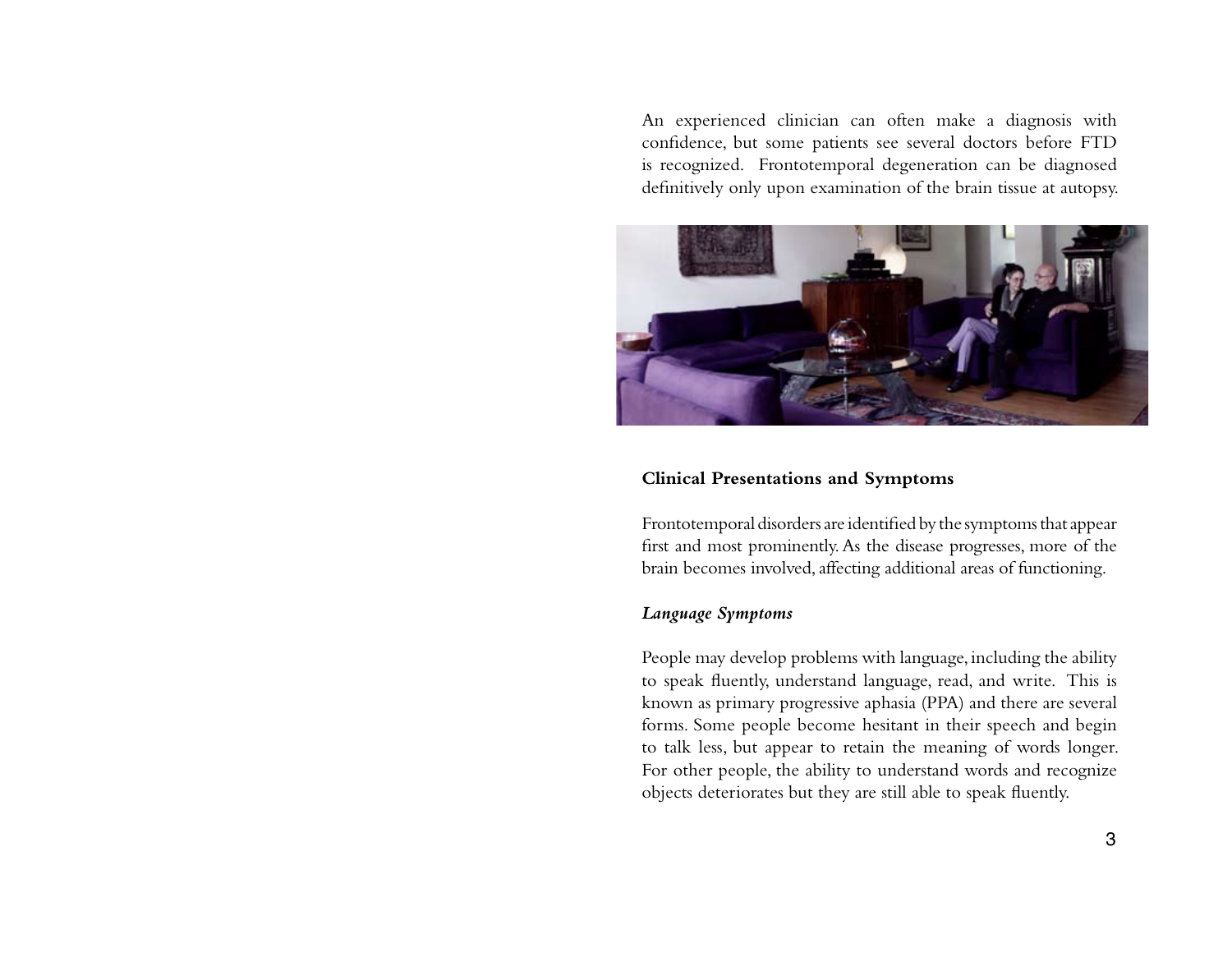#### *Behavior Symptoms*

Behavioral variant FTD (bvFTD), also known as frontotemporal dementia or Pick's disease, is characterized by loss of empathy and inappropriate social behavior. People gradually become less involved in routine daily activities and withdraw emotionally from others. Unusual behaviors may include swearing, overeating or drinking, impulsivity, repetitive behavior, sexually inappropriate behavior or deterioration in personal hygiene habits. The person may show little awareness of these behavior changes and little or no concern for their effect on others.

#### *Movement Symptoms*

Two disorders are characterized by problems with motor skills and movement. Corticobasal syndrome (CBS) begins with a decrease in movement on one side of the body and muscle rigidity with a tremor. Progressive supranuclear palsy (PSP) causes problems with control of gait and balance. The inability to coordinate eye movements is a characteristic symptom of PSP. Problems similar to those seen in Parkinson's disease or ALS may also be seen.

#### *Cognitive and Emotional Symptoms*

Damage to the brain's frontal and temporal lobes affects complex thinking and reasoning. These problems in "executive functions" affect a person's ability to plan, organize and execute activities, while emotional changes impact relationships. Symptoms may include distractibility, inflexibility, reduced initiative, apathy, poor judgment, and abrupt mood changes. Although memory is usually preserved for a while, some patients have impaired memory later on.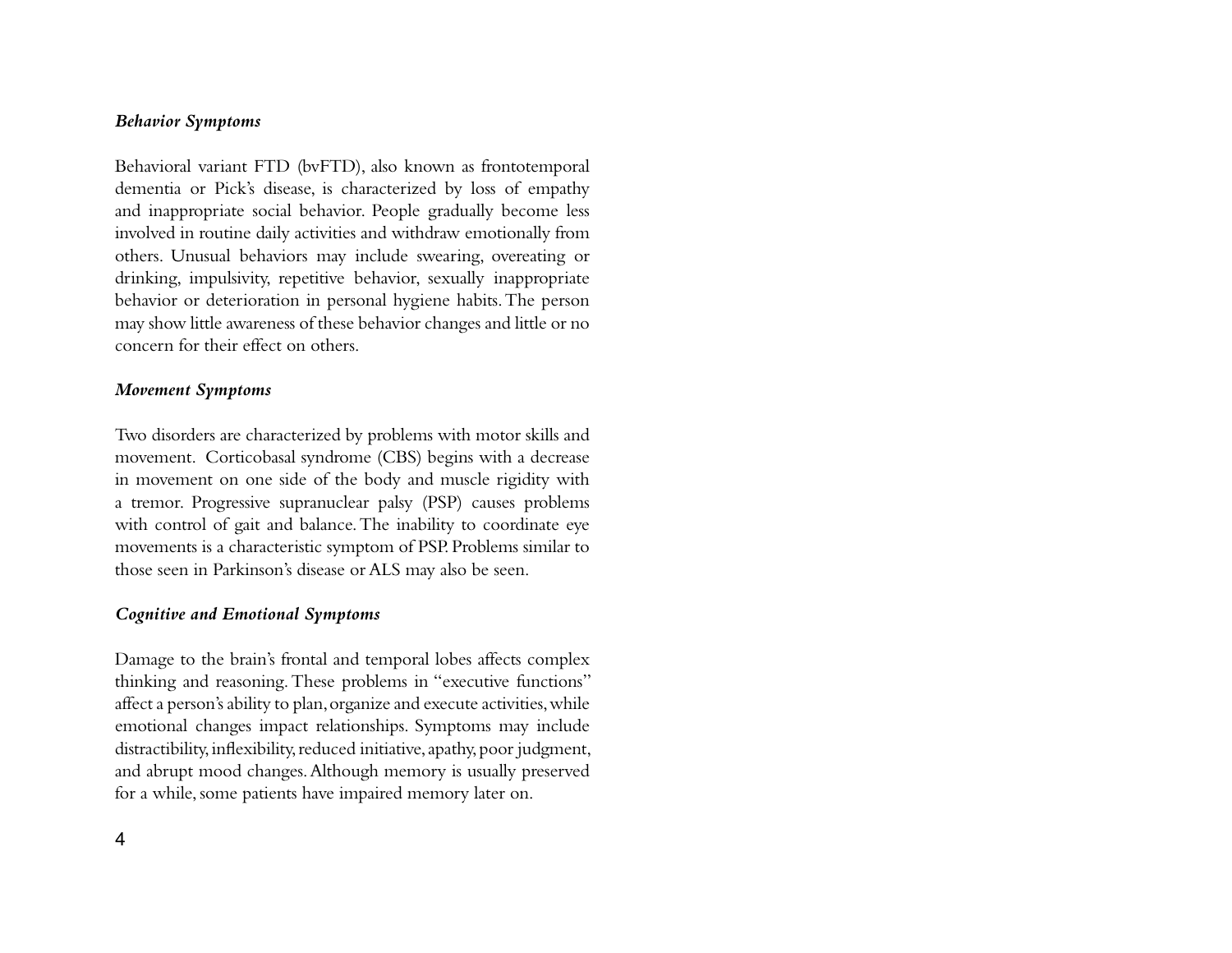#### **Progression and Increasing Demands of Care**



An early diagnaosis may allow the patient and family to make important legal or financial decisions together and adjust their plans for the future. When getting a diagnosis is prolonged, this valuable time is lost.

Patients initially may experience symptoms from one area (behavior, language, or movement), but over time many acquire symptoms from the other areas as well. As the disease progresses, people may experience increasing difficulty in their ability to plan or organize activities, interact with others, behave appropriately in social or work settings, and care for themselves.

Many marriages and family relationships are torn apart before an official medical diagnosis is made, and many affected individuals will lose their jobs. The toll of the disease inevitably increases significantly.

The average life expectancy is eight years, but can vary from two to 18 years based on the specific disorder. Variation in the rate and course of progression make it difficult for patients and families to know what to expect.

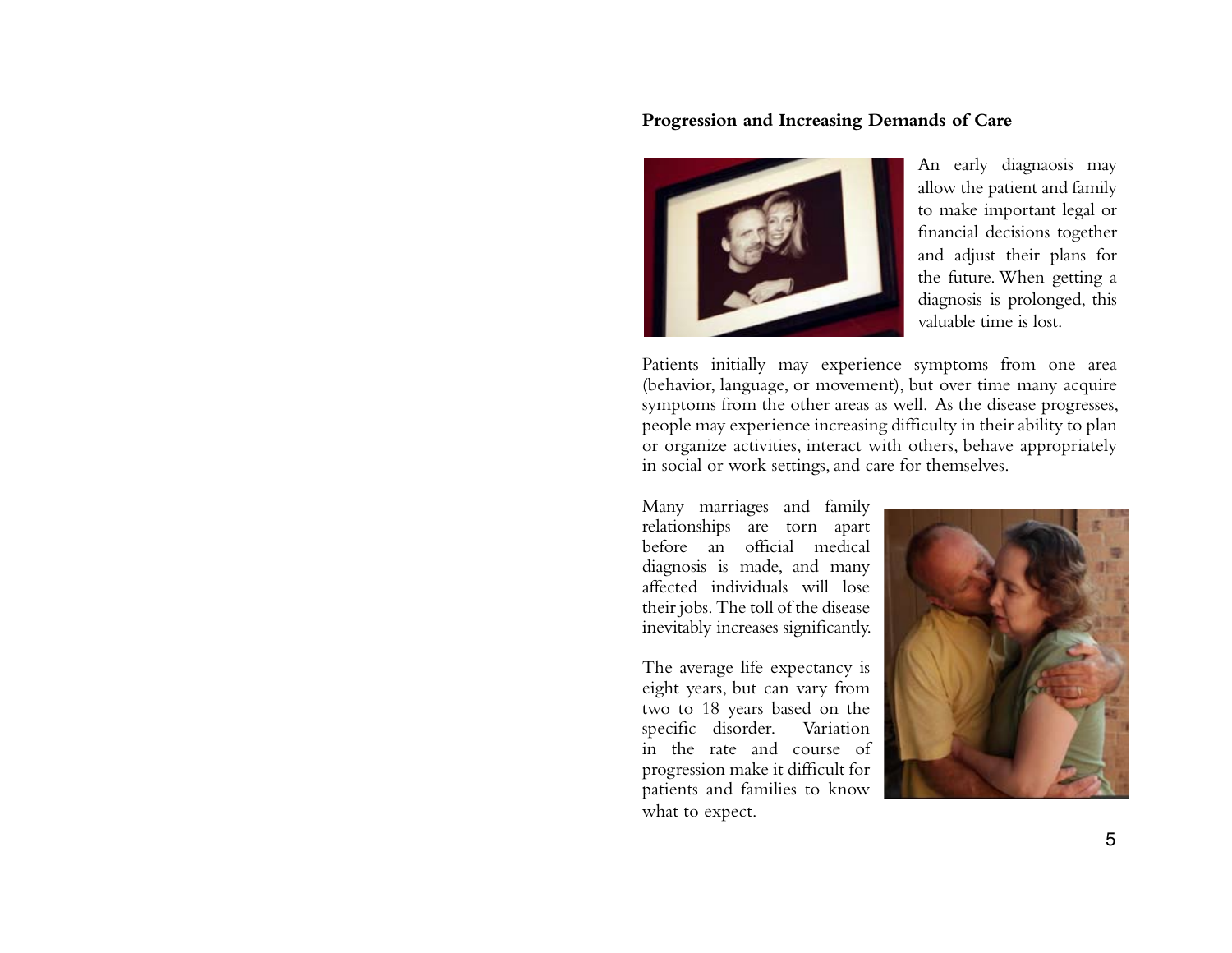## **Research Offers Great Hope**

The pace of research into frontotemporal degeneration is increasing rapidly. Scientists are energized by advances in understanding these disorders and the first drugs for FTD are entering clinical testing. It is a time of great activity and great hope.



Funding for continued research is critical. Participation of patients and families in studies is essential. A cure will only be found through partnerships between families and physicians, scientists and funders, and policy makers and the public.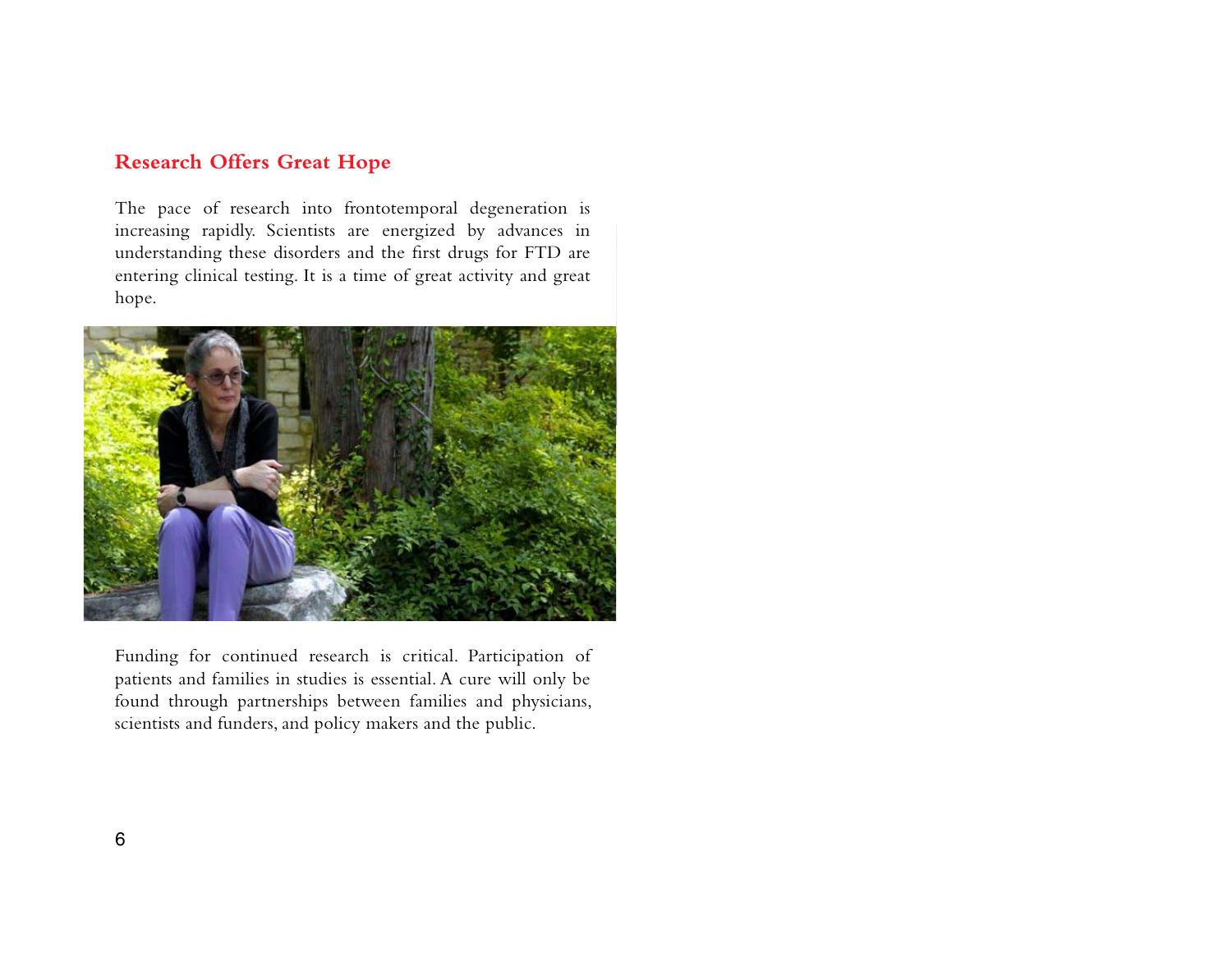## **Together We Can Change the Future of FTD**

It Is What It Is portrays the devastating loss caused by frontotemporal degeneration. The courage and devotion of these families and all families affected with FTD, compel us to respond.

Get involved. Learn about frontotemporal degeneration and join AFTD in our mission.

**Reach out** to families who are affected; don't let them face this alone. A simple act of kindness from you may breathe life into their day and brighten their outlook.

**Raise awareness** through your work, church or school.

Teach health professionals about the needs of individuals with FTD and their families to improve access to appropriate services.

**Support AFTD.**  Our mission is focused entirely on the care and cure of these diseases.



Visit **www.theaftd.org** to learn more about frontotemporal degeneration and advances in research.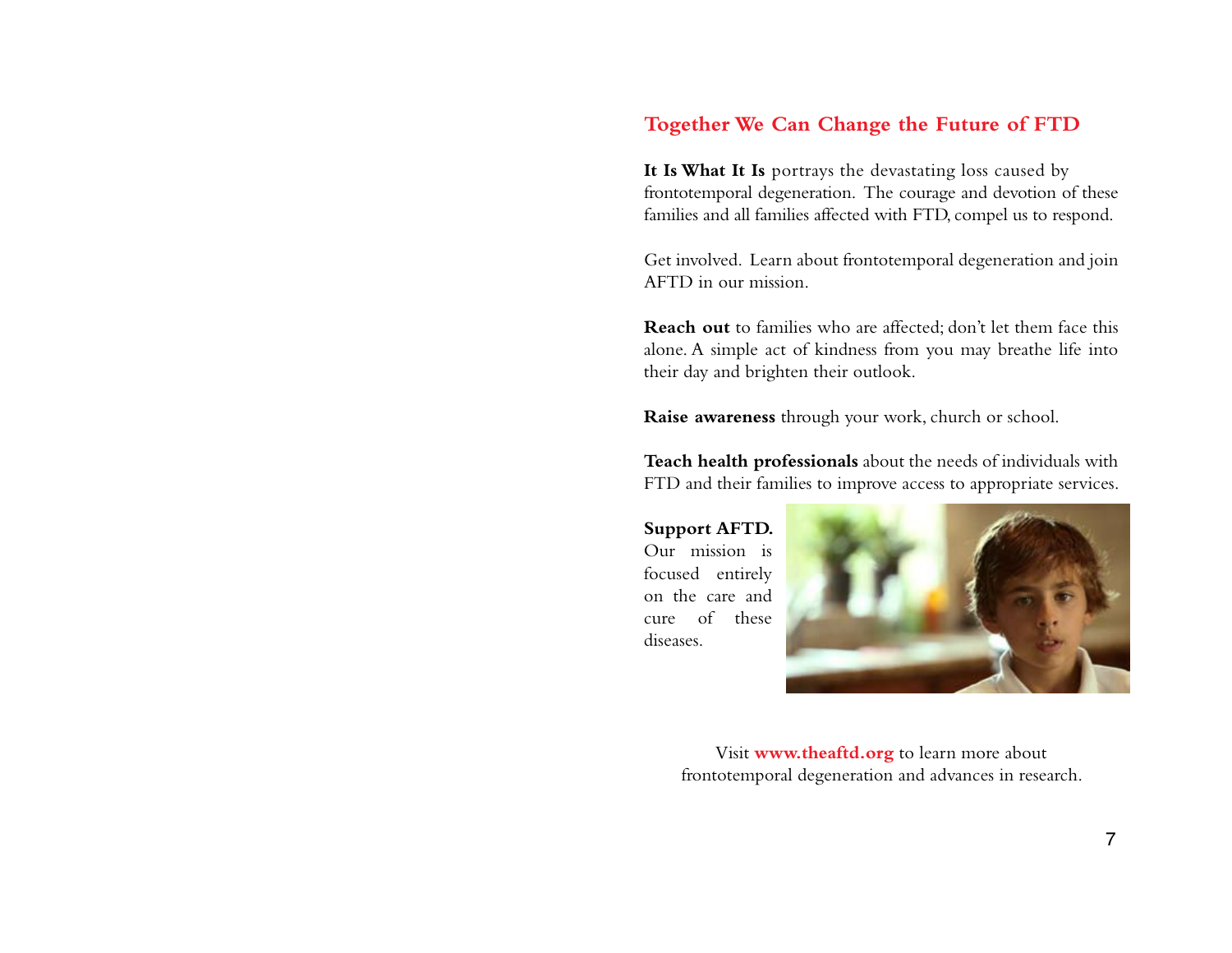### **Potential Uses for This Film**



**It Is What It Is** portrays the impact of FTD on patients and families. The film does not elaborate on clinical aspects of the disorders or address reasons for hope, so it is most effective when presented by someone familiar with FTD.

These powerful images will open the door for discussion. Share it with:

**FTD patients and caregivers** - While it may evoke poignant emotions, many find comfort and strength in knowing they are not alone.

**Family, friends, and colleagues** - Show others some of what it means to confront FTD in ways that words alone cannot describe.

**Doctors** - Primary care physicians and neurologists are the key to early diagnosis.

**Health and social service providers** - Introduce them to FTD and challenge them to respond to the needs of patients and families.

**The public and policy makers** - FTD is a rare disease. Advocacy is needed to increase research funding and improve access to services.

To discuss ways to use this film or incorporate it into a presentation, contact *info@theaftd.org* or 866-507-7222.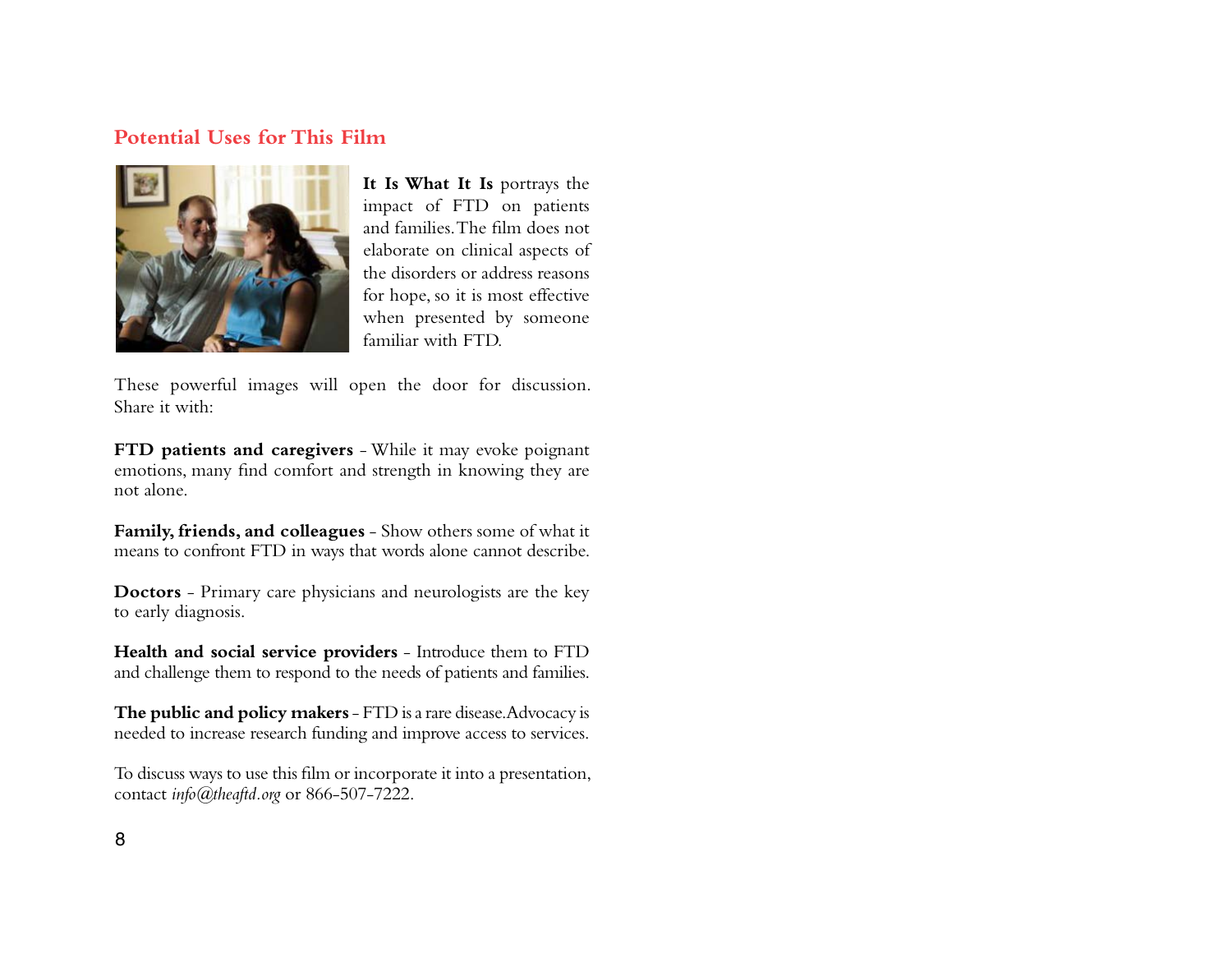#### **About AFTD**

The Association for Frontotemporal Degeneration (AFTD) is a notfor-profit organization created in 2002. AFTD's mission includes promoting public awareness of the diseases; providing information, education and support to people diagnosed with an FTD disorder, their families and caregivers; educating health professionals; and promoting and funding research into treatments and ultimately a cure.

For more information visit www.theaftd.org or call 866-507-7222.

*AFTD envisions a world where frontotemporal degeneration is understood, effectively diagnosed, treated, cured and ultimately prevented.*

#### **About thinkfilm, inc.**

Joseph Aloysius Becker is a writer, director, producer, and founder and CEO of thinkfilm, inc. (www.thinkfilm-inc.com). thinkfilm has produced hundreds of movie, TV, commercial, and corporate projects and is respected for its work on the Emmy Award-winning series The West Wing and HBO's K-Street. Becker has also directed numerous documentary films for the Discovery Channel on topics as diverse as sharks, Native Americans and a five-part series on the brain.